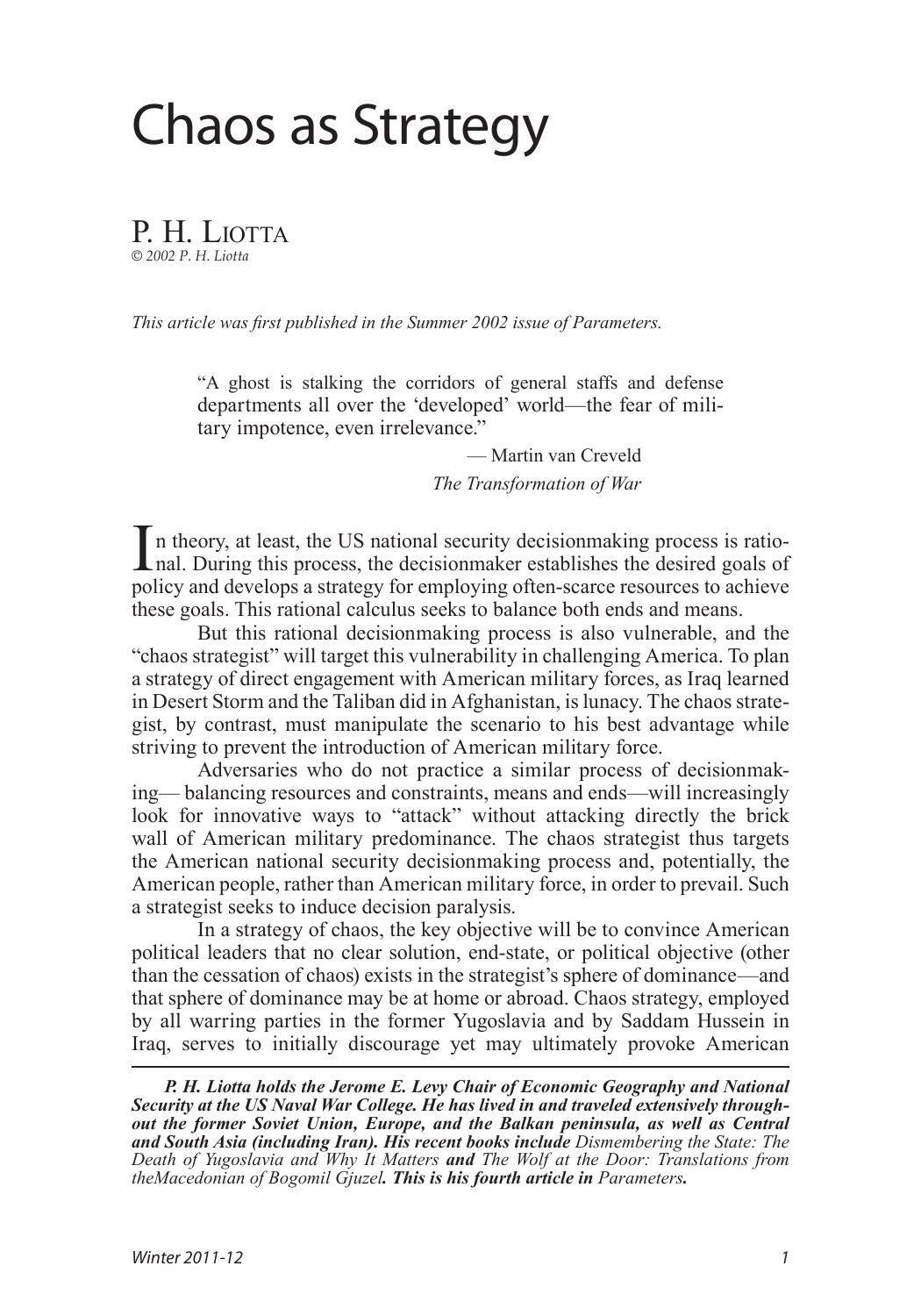intervention. Yet future adversaries will almost certainly use the leverage of chaos as a strategy for gain.

In the ongoing war on terrorism, however, the practice of chaos strategy by non-state actors, rather than by the leaders of recognized nation-states, may only complicate the security calculus for the United States and its allies. On the one hand, we will practice preemption against those who seek to harm our vital interests and our way of life. Military forces will increasingly be in the business of shooting archers, and not just catching arrows. That is to say that we cannot just wait for chaos provocations to occur before we react.

On the other hand, non-state chaos strategists may soon recognize our overwhelming preemption capability, and strive to shift from being "archers" to disappear as quickly as possible. The most effective non-state adversaries that we will face will likely display some of the following characteristics: the facility to operate effectively as a lateral (and noncentralized) network, the ability to learn, the capacity to anticipate, and the capability to "self-organize" or reconstitute after they have been struck.

Non-state actors, in particular (whether or not they are sponsored by "nation-states" or by easily targetable organizations), can accomplish vanishing acts with far greater ease than adversarial leaders of problematic states. The implications are important as we assess new challenges in the war on terrorism. Moreover, we should seriously question if we are asking the right questions about military transformation in the post-11 September security environment. After all, we are not the only ones asking "What went wrong?"

In the case of the September 2001 attacks on New York and Washington, a feasible chaos strategy was meant to induce not only fear but also a sense of extreme vulnerability in the American homeland. As such, the United States entered a new security era in which attacks by non-state actors on the homeland proved possible and US citizens, their way of life, and the specific liberties that they had been accustomed to were now vulnerable and at risk.

Admittedly, the attacks on 11 September represented an intelligence and interagency failure on a colossal scale; fortunately, the same intelligence network was able to track and prove the case against Osama bin Laden and al Qaeda with relative speed. Yet the vulnerability and transparency of the American system led military planners and former CIA officers to proclaim that, regarding the attacks themselves, "We couldn't do this. . . . I have never seen an operation go that smoothly.["1](#page-8-0)

<span id="page-1-0"></span>In the future, chaos strategists may well seek gain through attacks that cause the excessive deaths of innocents and provoke further cultural/religious/ ethnic fault lines both among contending adversaries and potential allies. Despite all claims to the contrary, it is not yet clear that the United States is capable of shifting from a style of warfare that might be described as the American way of war—essentially, the annihilation of an enemy—to a style of warfare that requires far more intense "closework." In simple terms, are we planning for the wars we want to fight rather than for the wars we will have to fight?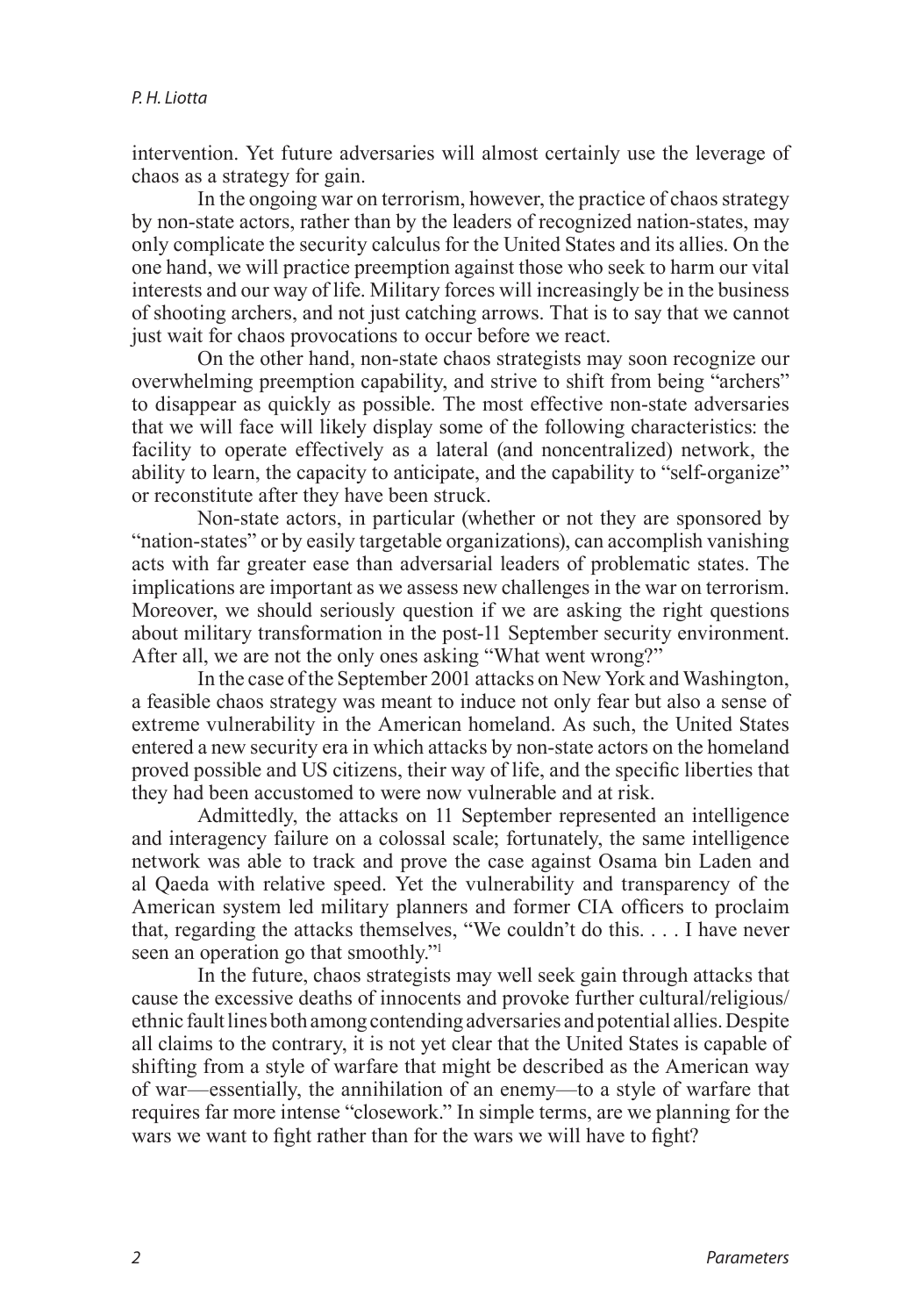In 1998, Secretary of Defense William Cohen, in reference to the future planning and the "transformation" of the American military, declared on several occasions, "We're not looking for a fair fight." Indeed, neither is the chaos strategist.

## *How Chaos Strategy Might Work*

<span id="page-2-0"></span>Any adversary that risks American military force engagement must employ a method that exploits the social dimensions of strategy to offset the disadvantages in the technical dimension[.2](#page-8-1) Such an adversary would be wisest to target the process of decisionmaking within the policy (social dimension) sector rather than, as a first step, planning how to engage military force (the technical dimension) once the employment decision has been made. Seeking to wreak havoc to his strategic advantage in his sphere of influence, the chaos strategist must avoid treading into the arena of "vital" American interests. He works best in the shadows, behind the curtain, off stage.

In retrospect, with regard to the September 2001 attacks in the United States, the assailants made a crucial error. The attacks did affect vital national interests, the resulting American will to accept military casualties in response appeared to be high, and all roads—rightly or wrongly—almost immediately led to Kabul.

The normal response to an enemy's attack is to attack, of course, in kind and with a like ferocity. In conventional war, this has always been the symmetrical reaction. While admittedly all warfare tends toward asymmetry, in which one seeks to exploit the weakness of the opponent and to rely on his own strengths, the notion of rough force parity between opponents has shifted remarkably in the post-Cold War era. An opponent who can match the capabilities of US armed forces does not exist, and will not appear for the near future.

As a result, technology and new operational concepts argue the need for American military forces to move toward the capacity to induce response paralysis on the part of adversaries. Indeed, concepts and beliefs embedded in *Joint Vision 2020*, "Network-Centric Warfare," "Parallel Warfare," and the "Global Strike Force" all rely on overwhelming technological capability to paralyze any adversary's response. And every adversary we have faced since the end of the Cold War has been unable to fight back; most often they simply have had to hunker down and take the hit.

Such force application is emblematic of two not necessarily contradictory ideas: first, the notion popular among mid- and senior-level military officers that the military strategist can get inside the enemy's decision cycle (often called "the loop"), cut him off, and kill him; second, the use of technology and American reliance (some would call an obsession) on firepower allow for high enemy damages and low friendly casualties. Edward Luttwak has partially popularized this second idea with what he terms "Post-Heroic Warfare."[3](#page-8-2)

<span id="page-2-2"></span><span id="page-2-1"></span>Phillip S. Meilinger has suggested that warfare can be considered of four types: exhaustion, attrition, annihilation, and paralysis.<sup>[4](#page-8-3)</sup> The conflict in Southeast Asia, a protracted war from which America sought to extricate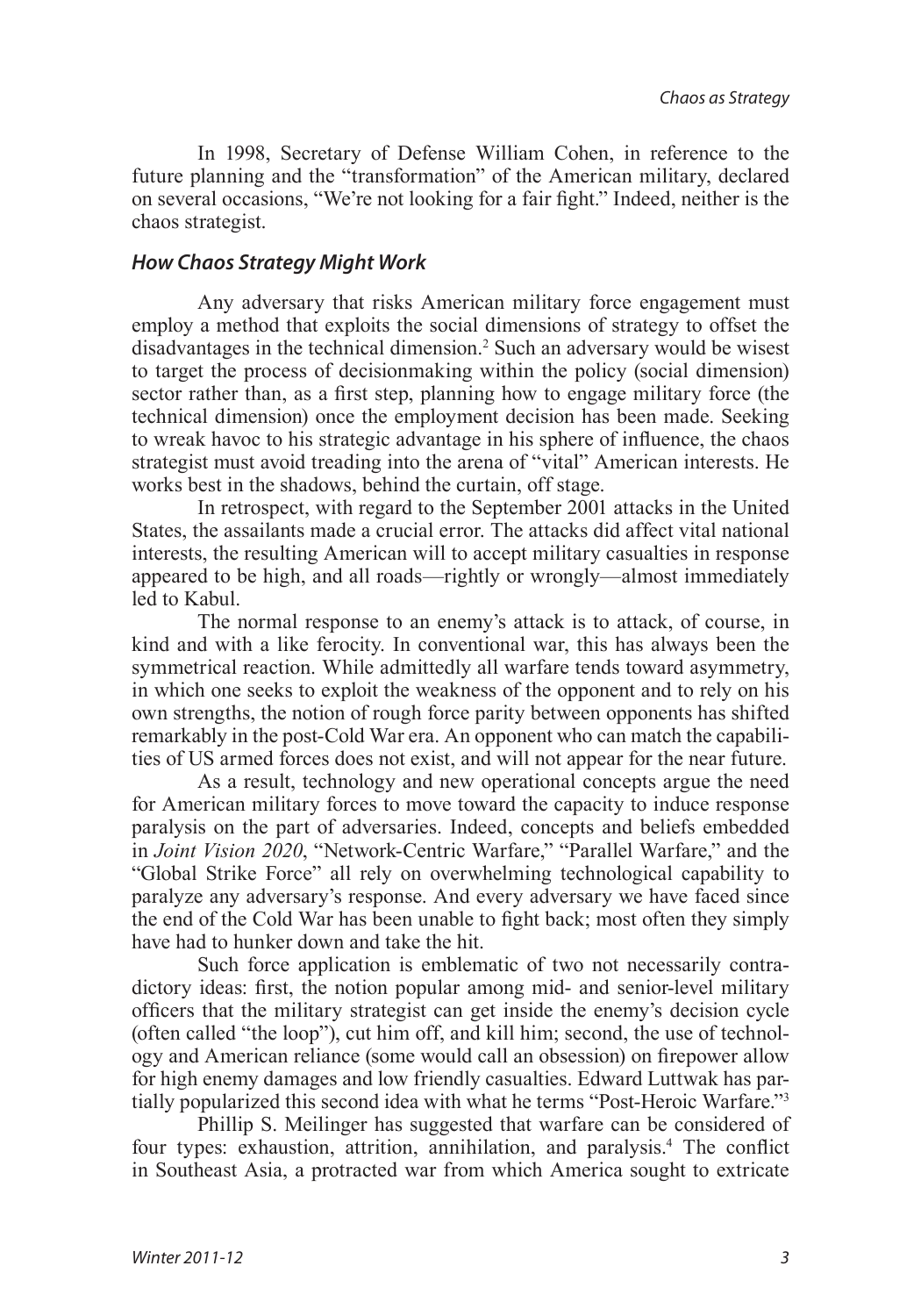itself after three decades of involvement with no lasting goals achieved, is an example of warfare of exhaustion; Operation Allied Force in Kosovo and Operation Enduring Freedom in Afghanistan—through coalition employment of high-intensity strikes, high-technology weapons, precise targeting, and the integration of special operations forces with indigenous forces to support and help direct firepower—are examples of warfare of paralysis.

Yet the opposing chaos strategist is fully aware of America's asymmetric, unmatched power predominance. His correct "target," as it were, is the "social dimension" of the national-level policy decisionmaking process as well as perhaps the population itself. In essence, the strategist attacks what we value most. The shift in chaos strategy is not subtle, but it is crucial that we recognize the shift. In the future, successful chaos strategists may target us where we are most vulnerable and will work to avoid presenting themselves as any direct threat. Non-state actors, in particular, will find this strategy shift far easier to accomplish than state-led chaos strategists such as Somalia's Mohamed Farah Aidid, Serbia's Slobodan Milosevic, or Iraq's Saddam Hussein.

<span id="page-3-0"></span>Moreover, since our military forces are not sized and structured as a counter-value force,<sup>[5](#page-8-4)</sup> the chaos strategist will increasingly recognize that new vulnerabilities will present themselves through targets and methods such as these:

**•** Critical infrastructure degradation or collapse, to include not only physical systems and structures, but also contamination of food supplies or resources in ways difficult or impossible to detect.

**•** The spread of infectious disease that cannot be controlled, whether or not through the use of biological agents.

**•** Intrastate as well as inter-ethnic conflict in failed or failing states.

**•** Environmental stress, resource scarcity, and depletion.

**•** The trafficking of drugs, small arms, and inhumane weapons, often coupled with conflicts that are claimed as insurgencies.

- **•** Cyber-war.
- **•** Terrorism.

<span id="page-3-1"></span>All these elements provide breeding grounds for future warfare. These nightmare zones present targets of opportunity. Moreover, while none of these aspects is necessarily new, the capacity to induce chaos is greater today than ever before. We know, for example, that the Soviets experimented with strate-gic biological weapons, such as smallpox that could be delivered with ICBMs.<sup>[6](#page-8-5)</sup> Soviet weapon experts recognized, however, that smallpox could be released far more secretively on enemy territory; thus, in an age of globalization where disease knows no borders, chaos strategists recognize this advantage as well. Further, the capacity and power of modern laptop computers is roughly equivalent to the entire computational power that the US Defense Department had in the mid-1960s.<sup>7</sup>

<span id="page-3-2"></span>In the past, state-led chaos strategists have at least partially achieved their objectives even in the face of US military force. As a result, Somalia was a failure; Iraq remains "unsolved"; Bosnia-Herzegovina is ethnically cleansed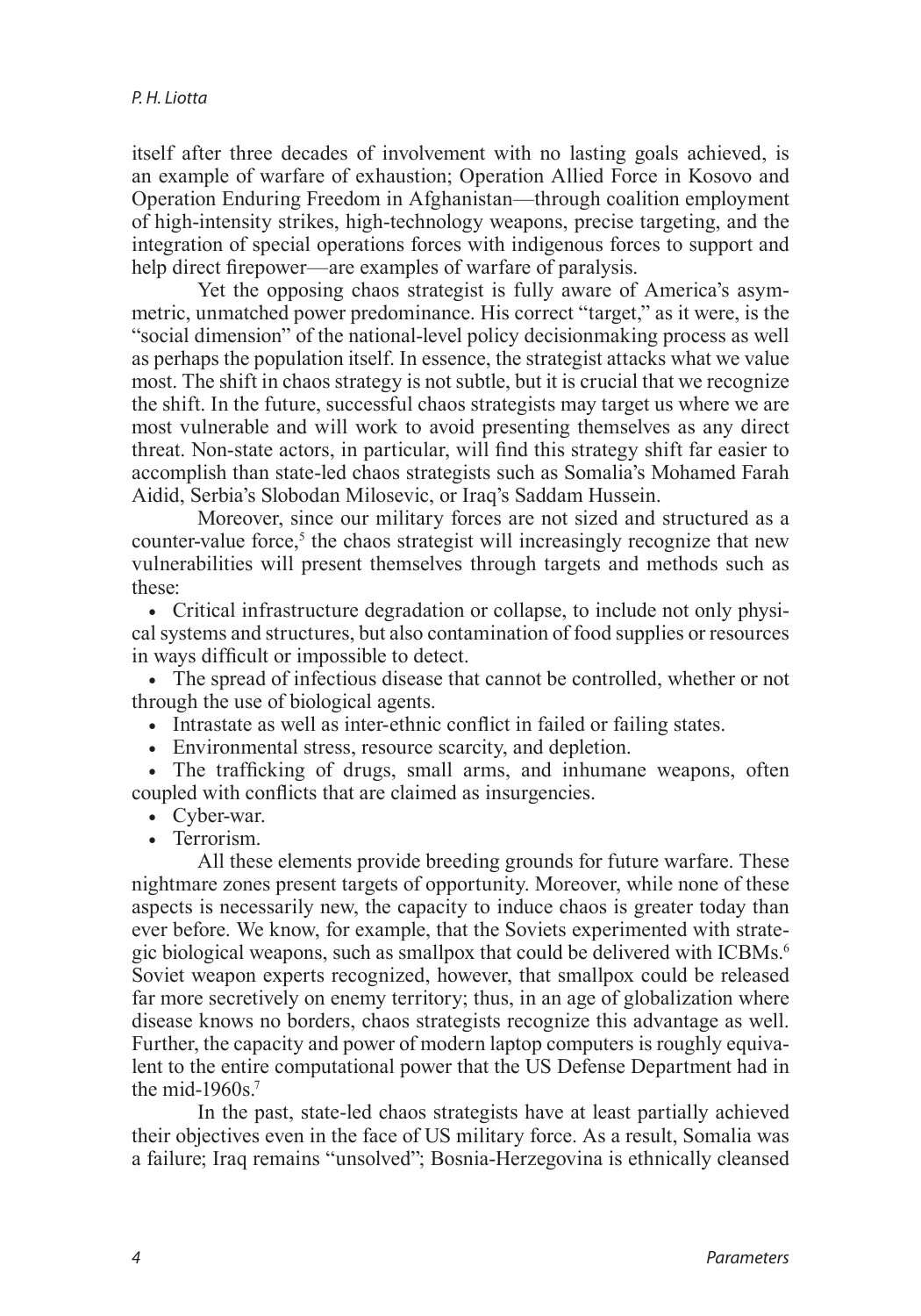and, like Gaul before it, is divided in three parts; Kosovo is an international protectorate but still part of Yugoslavia; and Afghanistan's viability as a future state stands in question.

But the chaos strategist wants to avoid force engagement. Even when force is introduced and troops are stationed on the ground, as in Bosnia or in Saudi Arabia, he wants to prolong ambiguity. Above all, the desired outcome remains decision paralysis.

Most American defense planners naturally consider military predominance to be a major strength. But, ironically, there is an inherent weakness in it. The immense advantages of American firepower, technology, and forces available require clear and distinct application of means to reach ends. The Weinberger and Powell defense doctrines, which mandate clear definitions of political goals and American interests prior to intervention, worked in Desert Storm because they fit Desert Storm. These same defense doctrines would have prevented American intervention in Southeast Asia and they did prevent, up to a point, American intervention in Bosnia.[8](#page-8-7)

<span id="page-4-0"></span>In American warfighter terminology, deception and surprise are standard checklist items in thinking about war. But American intelligence assets—in terms of technology and capabilities the most superior in history fall short when it comes to the unclear art of human intelligence and human unpredictability. In truth, despite all our progress with conventional and unconventional war since the American experience in Southeast Asia, there still rings an identifiable empathy with how the debacle of Somalia was, in some respects, not different from the debacle of Vietnam: "If only [they] would just come out ... and fight like men, we'd cream them."<sup>[9](#page-8-8)</sup> Such comments make the chaos strategist beam with pleasure.

One Asian expert has provided a description of war in the ideal type as having three distinct phases: engagement, chaos, and chopping of heads (*jiaofeng, luan, zhan*). The master of this "intellectual" approach to warfare, of course, is Sun Tzu, who employs *jiaofeng*, *luan*, and *zhan* through instantaneous, differential shock-wave application. This same authority refers to von Clausewitz's theory of warfare victory as an "engineering" approach, with equally distinct phases: battle, campaign, and warfare termination—all occurring in cumulative, integral stages[.10](#page-9-0) Thus, when American warfighters speak of "cutting off and killing" an enemy, they mean "to chop heads" in the metaphorical sense; when the chaotic warfighter speaks of zhan, or its linguistic equivalent in a different culture, he is being literal. The chaos strategist and the chaos warfighter prefer the removal of the enemy in the purest form. In former Yugoslavia, this was manifested as ethnic cleansing.

<span id="page-4-2"></span><span id="page-4-1"></span>Ultimately, the best guarantee of success comes when the chaos strategist has brought chaos to his enemy without battlefield engagement. As L'i Ching, remarking on Sun Tzu's own warfare practices, noted: "From antiquity, the number of cases in which a chaotic army [that is, with chaos induced among its ranks] brought victory [to the enemy] can never be fully recorded.["11](#page-9-1) That, of course, is precisely what new operational concepts and employment sought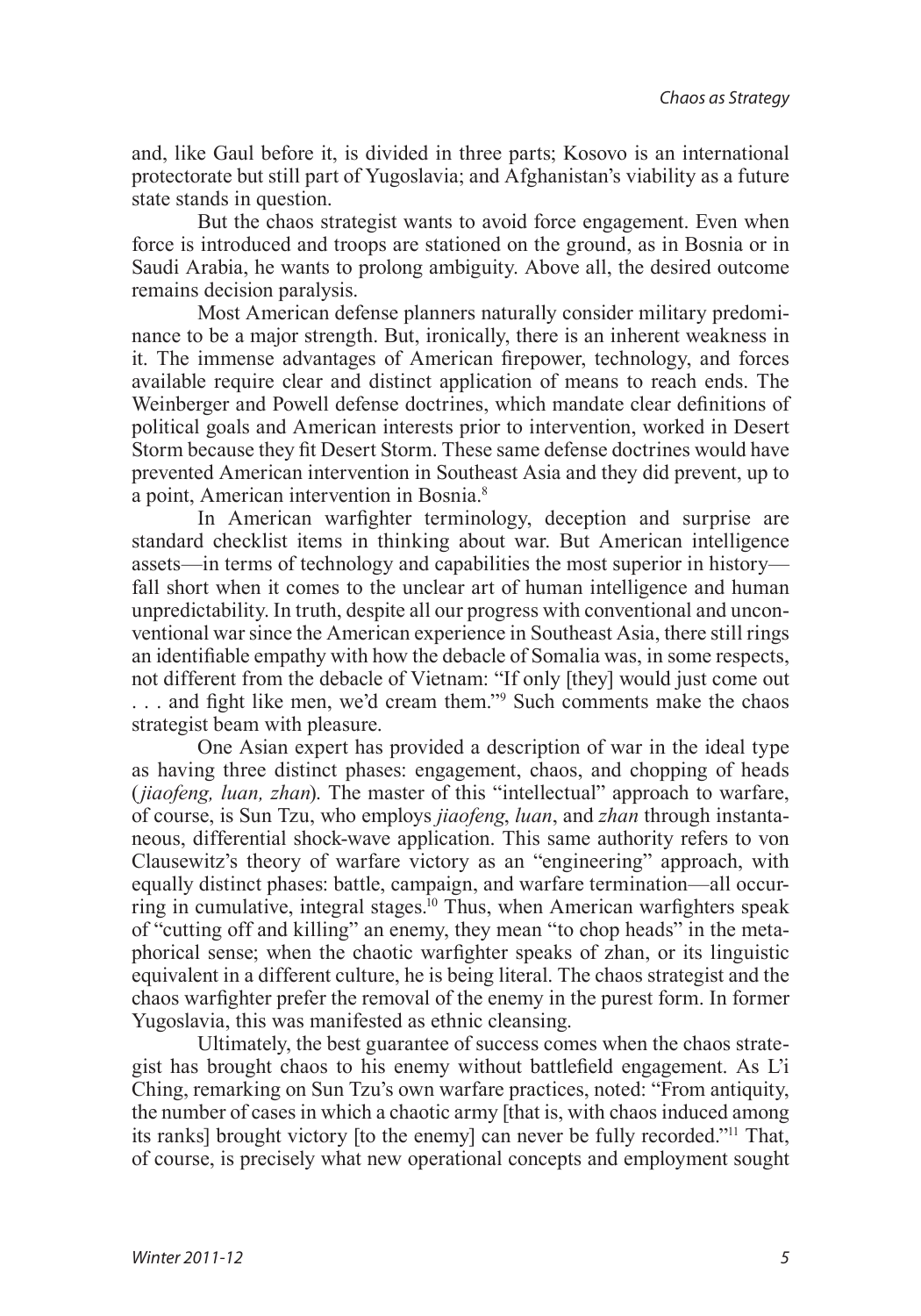to produce in crushing the Taliban and al Qaeda forces in 2001—through a network of unmanned aircraft that led to increased battlefield awareness, special operations forces used as forward spotters, motivated indigenous forces, precision major fires delivered by various means, and rapid maneuver to cause the enemy to break. This led to battlefield success, though not necessarily to strategic victory.

The Taliban and al Qaeda made a classic mistake in Afghanistan: they were stupid enough to fight back. They apparently had forgotten the lessons of chaos, or never learned them. The true chaos strategist would have looked for ways to never engage American military force directly or would have employed methods that our emerging style of warfare is not able to handle well.

In reality, our strategy and force planning processes are laborious, methodical, and infinitely complex because they are planned for and fought with extraordinary precision and detail. The strategic theory that plans for force application as a paralysis of response does so because it wants—according to American strategic culture—fast, precise, and overwhelming conflict resolution. Such strategy and theory seek to eliminate chaos in order not to directly confront chaos.

Both the Weinberger and Powell doctrines reflect this American tradition. Vietnam did not fit this tradition; neither does Bosnia, Somalia, Iraq, Afghanistan, or many other plausible future war scenarios. The paradigm for many future battlegrounds, however, will draw on ambiguity and chaos rather than on American battlefield predominance.

Nearly four decades ago, Roger Trinquier claimed in Modern Warfare: A French View of Counterinsurgency that modern war is an interlocking system of political, economic, psychological, and military actions and conflicts. Trinquier argued that armies tend to fight traditional warfare, and that in modern war they are doomed to failure despite overwhelming firepower.[12](#page-9-2)

<span id="page-5-0"></span>Admittedly, with the advent of network warfare and remarkable advances in military technology, Trinquier's gloomy prophecy may not be as set in stone as some once believed. At the same time, in view of the incredible American military successes since the end of the Cold War, one might reasonably ask why we are pushing so hard and fast toward military transformation when there are clear and present vulnerabilities that transformation does not affect, yet which the chaos strategist will likely target.

## *Adapting to Chaos*

<span id="page-5-1"></span>In a speech at The Citadel on 11 December 2001, President Bush said: "We have to think differently. The enemy who appeared on September 11th seeks to evade our strength and constantly searches for our weaknesses. So America is required once again to change the way our military thinks and fights." The next day, John Pike, Director of GlobalSecurity.org, was quoted in the Los Angeles Times as observing, "Militaries change because they lose wars or win them with difficulty. They do not change when they win wars without hardly even trying."<sup>13</sup>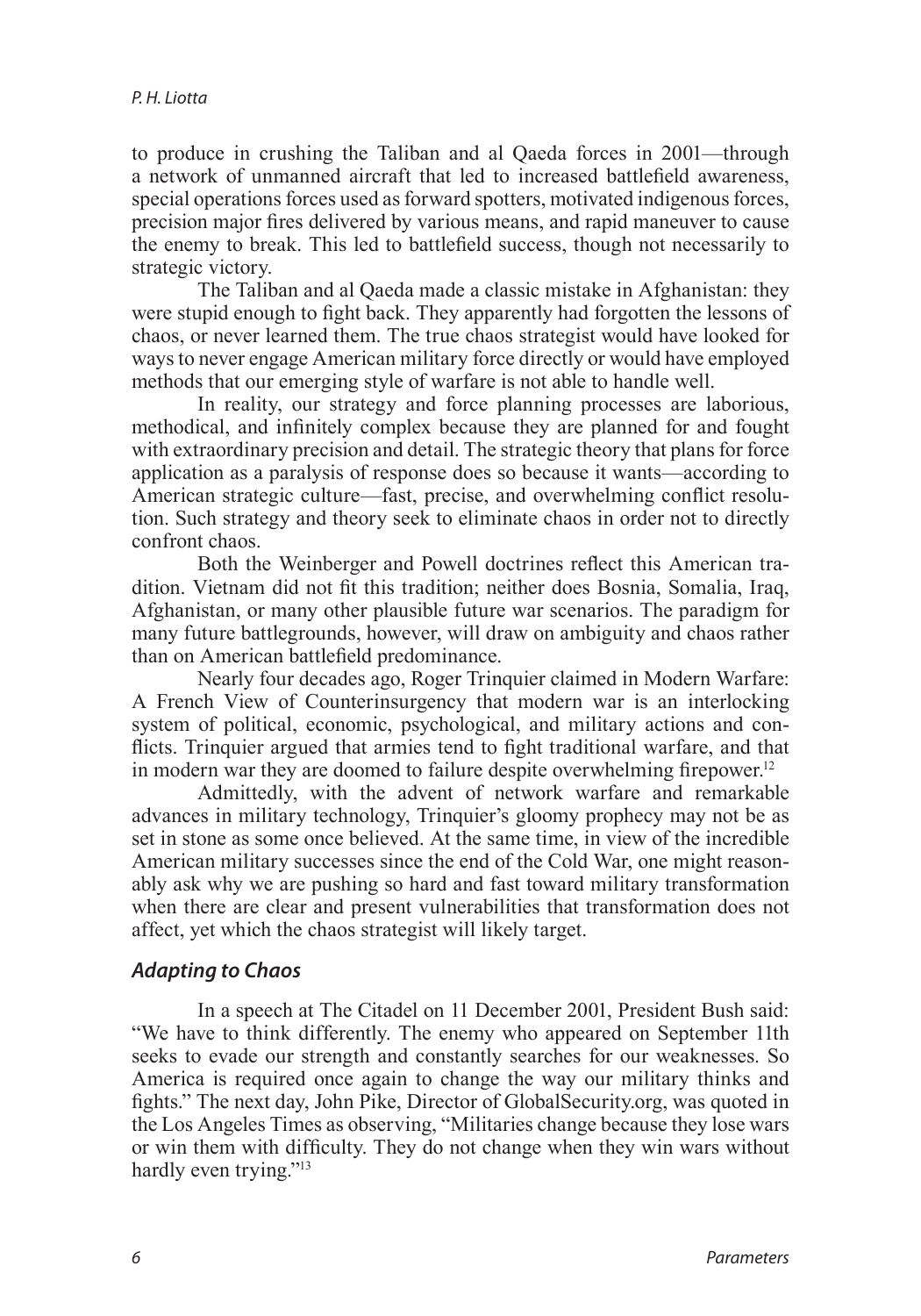Yet this is not the first time in history that we have recognized our vulnerability, as well as questioned our ability to deal with that vulnerability. In the spring of 1946, scientist J. Robert Oppenheimer, who had directed the atomic bomb project, was asked in closed congressional testimony whether it would be possible to smuggle elements of such a bomb into New York and then blow it up. "Of course," replied Oppenheimer, "and people could destroy New York." When allegedly a nervous Senator then asked how such a weapon smuggled in a crate or suitcase could be detected, Oppenheimer simply answered, "With a screwdriver."<sup>14</sup> The document that eventually came out of that testimony, known as the "Screwdriver Report," remains classified to this day. In essence, though, there seems to have been a recognition six decades back that although there was no direct threat at the time, we were clearly vulnerable to chaos attack.

<span id="page-6-0"></span>While this article does not suggest that chaos strategists will inevitably defeat the United States, such strategists can—and often do—bedevil the national security decisionmaking process. Used with the right measures of surprise and undetectability, a chaos strategy could disrupt and possibly destroy the Clausewitzian trinity. In this scenario the people's faith in government could be erased and the third leg of the trinity, that of the commander and the army, could do little or nothing to prevent that destruction[.15](#page-9-5)

<span id="page-6-1"></span>In truth, chaos strategists cannot defeat the United States or its allies in any traditional sense. We will be targeted, however, where the symbols of our strength reside. Although the Word Trade Center was not an irreplaceable node in terms of economic power, and even with the astounding resiliency that the United States displayed in recovering from the 11 September attacks, the total cost of lost worldwide economic growth and decreased equity value as a result of them could exceed one trillion dollars[.16](#page-9-6)

<span id="page-6-2"></span>Even as the United States has the capacity to bring massive firepower on the battlefield—along with an increasingly sophisticated network of intelligence systems, information architecture, unmanned systems, and joint and combined force operations—we should expect to see chaos strategies come into play in future engagements. Too exclusive an emphasis on technological solutions in warfare—and in determining political outcomes—may well prove problematic. Although a cliché, it remains true that we must prepare for the warfare we may find it necessary to fight, and not plan for the wars we want to fight.

Every single military engagement since the end of the Cold War suggests that we have dispatched our adversaries with ease on battlefields and in direct engagements. This would seem to be an argument against rapid transformation of the armed forces. Why bother, after all, to change the military when no one else can stand up to it? Increased battlefield awareness, the likely increased future use of special operations forces and indigenous forces, precision major fires delivered by various means, and rapid maneuver to cause the enemy to break, as well as what one observer has called the phenomenon of "marines turned soldiers," has fundamentally altered how we fight.<sup>[17](#page-9-7)</sup>

<span id="page-6-3"></span>In truth, we have proven so successful in our post-Cold War military improvements that the likely increased costs for transformation envisioned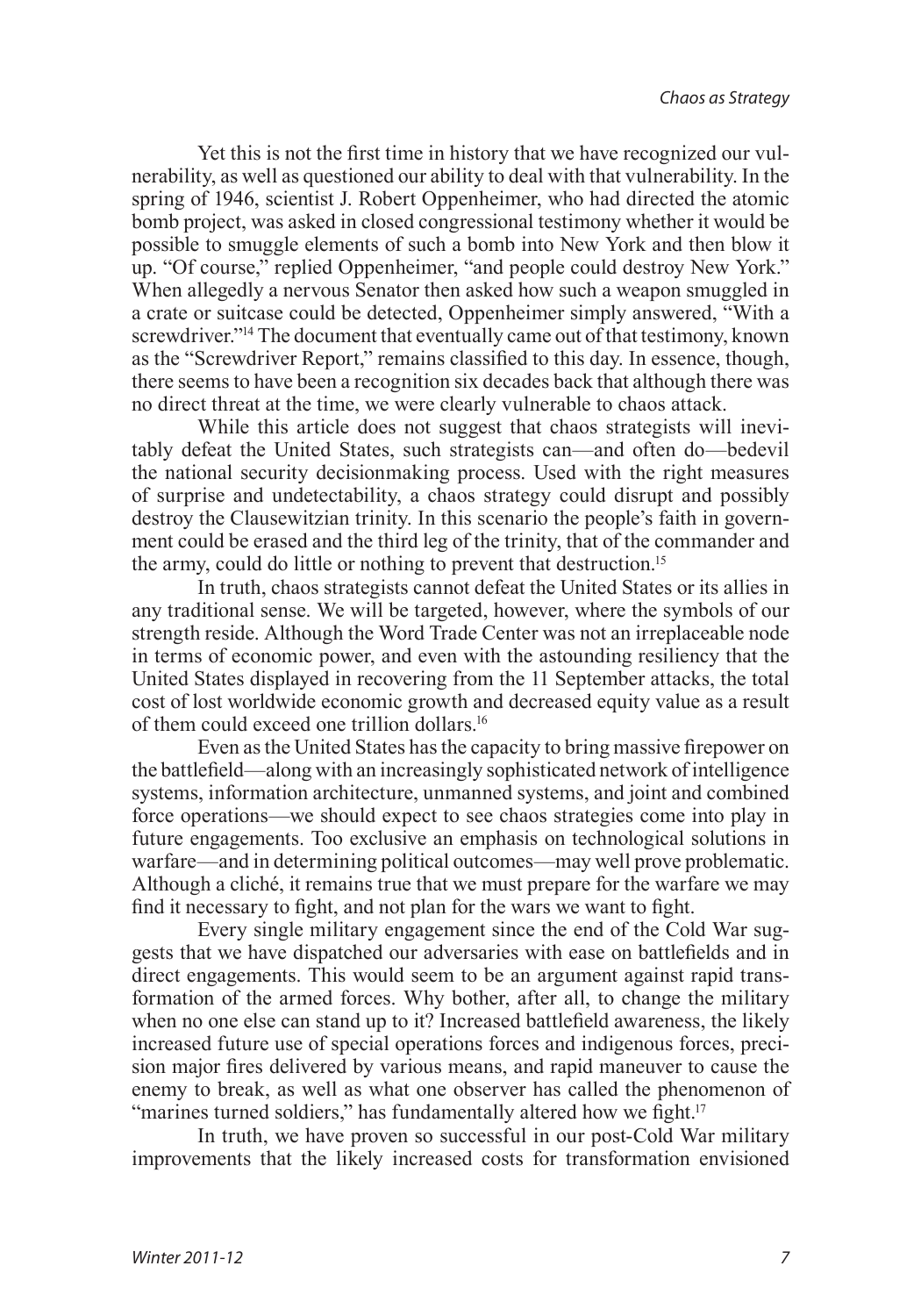by the Bush Administration may well prove unnecessary and too expensive. Transformation skeptics, such as the Brooking Institution's Michael O'Hanlon, counterargue that the US military is already innovating at an acceptable rate in what O'Hanlon terms a process of "ambitious incrementalism"—and simply does not need to radically accelerate the pace of technological advance.<sup>18</sup>

<span id="page-7-0"></span>But the arguments which suggest that constrained resources and the dictates of the political economy are what most constrain transformation seem to miss the mark completely. What may well be lacking is the need to recognize "closework." As Larry K. Smith phrases it:

Overwhelming force implies, almost by definition, a lack of precision. That won't work now. What we're going to need is a much greater emphasis on the concentrated application of street smarts. I call these sorts of operations "closework." They are extremely precise missions that are used when the results are absolutely crucial. They demand the very highest standards of intelligence, of training, of preparation, of timing and execution. We haven't been particularly good at this in the past.<sup>[19](#page-9-9)</sup>

<span id="page-7-1"></span>Closework also suggests that urban warfare and often brutal forms of engagement will be likely in the future. Rather than relying more on distance warfare and precision engagement, we may fundamentally turn in a new direction. If it is true, for example, that one of two people on the face of the earth will live in urban environments and one of two people will live in "water-stressed" areas at some point within the next two decades, then the complexity of intersecting forces can bring about profound and often vicious consequences. These consequences might include—but certainly not be limited to—critical infrastructure collapse, the outbreak of infectious disease that cannot be controlled, and intrastate as well as inter-ethnic conflict related to resource scarcities (such as water) and environmental stress. We may well be entering into chaos.

We can expect to enter also into some debate about how best to meet the challenges of future chaos. Admittedly, there is a danger of overestimating one's real or potential enemy; there is a greater danger of not recognizing one's enemy at all. But there is a need to consider alternative ways to deal with future war. As General Eric Shinseki, Army Chief of Staff, admonished his own service and those who did not want to consider alternatives, "If you dislike change, you're going to dislike irrelevance even more."[20](#page-9-10)

<span id="page-7-2"></span>The arguments for transformation—and its relevance to protecting the vital interests of the nation—should reasonably have only just begun. To suggest that we actually understand the challenges of the future and can adapt our armed forces with relative ease is a flawed assumption. To the contrary, the science of complexity, future uncertainty, and understanding what specific changes to make in protecting our vulnerabilities should all prove central to what should be one of the most vigorous debates in our nation's history.

Policymakers and decisionmakers will need to adapt to counter future "chaos strategies," where our adversary's essential aim is to achieve victory through avoiding defeat. Potential, though plausible, national security responses include the increased use of covert actions, as well as special forces, in place of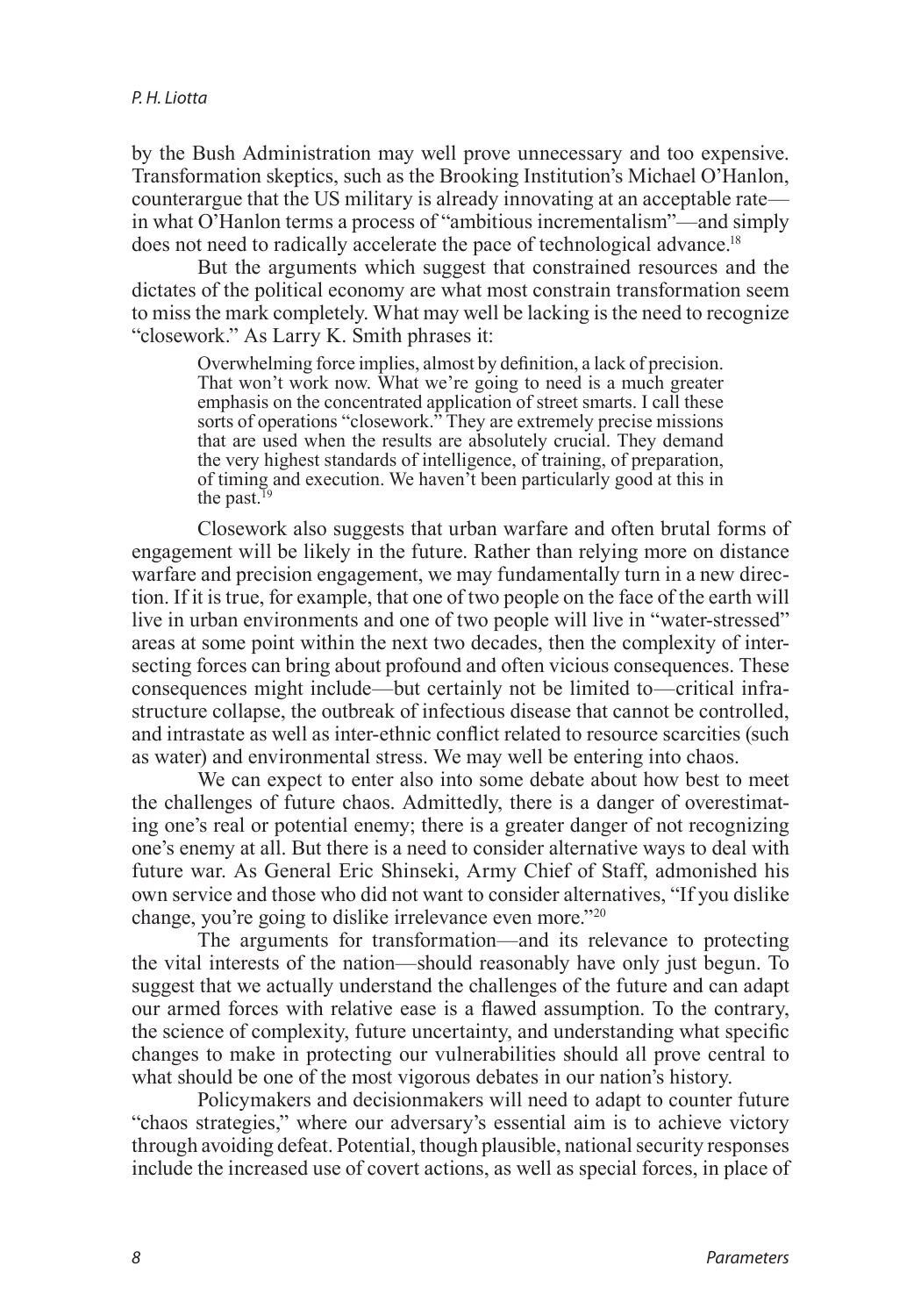more traditional wartime forces and resources. In the end, it does not matter much if future chaos attacks will be illogical or disjointed. Chaos—and its intended effects—will prove more significant than a cohesive strategy that viably links means to ends. As an adage in India claims, one way to kill a tiger is to distract it from so many different sides that it tries to run in every direction at once.

Will we adapt to chaos as strategy? That remains to be answered in the war that is still to come.

### **Notes**

<span id="page-8-2"></span><span id="page-8-1"></span><span id="page-8-0"></span>1. "September 11, 2001," *The New Yorker*[, 24 September 2001, pp. 60, 64.](#page-1-0) 

2. [Andrew F. Krepinevich, Jr., "Major Regional Conflicts: The Streetfighter Scenario,"](#page-2-0) *The Bottom-Up Review: An Assessment* [\(Washington: Defense Budget Project, February 1994\), part V,](#page-2-0) [p. 42.](#page-2-0) 

3. [Luttwak might also argue that the significance of "Post-Heroic Warfare" lies in a "careful,](#page-2-1) [purposeful patience" in the application of predominant American and American-led military force, as](#page-2-1) [well as a return to the "casualty-avoiding methods of eighteenth century warfare"—nominally based](#page-2-1)  [on ancient Roman economically conscious war. Edward N. Luttwak, "Toward Post-Heroic Warfare,"](#page-2-1) *Foreign Affairs*[, 74 \(May-June 1995\), 109-22. Economic embargoes and sanctions against adversary](#page-2-1)  [states may also prove more worthwhile than the traditional battlefield engagements that characterized](#page-2-1) [previous wars. If so, they remain unpopular instruments of power \(in contrast to the swift applica](#page-2-1)[tion of the military instrument\) for policymakers. Economic sanctions against Serbia, for example,](#page-2-1)  [brought the Milosevic regime to its knees; at one point during the last war in Bosnia-Herzegovina, by](#page-2-1) [some estimates, inflation ran as high as 28 billion percent. The regime, nonetheless, stayed in place](#page-2-1) [\(as did the two regimes of Iraq and Iran under the policy of "dual containment" despite attempted](#page-2-1)  [economic isolation\). Further, the individual prosperity of the average Serb plummeted while the vital](#page-2-1)[ity of Mafia elements, black market smuggling, and "sanction busting" practices soared. One other](#page-2-1)  [aspect of economic sanctions points to American selectivity: the May 1997 embargo against the mili](#page-2-1)[tary dictatorship of Myanmar \(Burma\) proved less than effective because other nations, particularly](#page-2-1) [ASEAN nations, continue to invest there. The standards applied by the United States as justification](#page-2-1)  [for sanctions against Myanmar could also have been applied against China—which did not and will](#page-2-1)  [not be "punished" with economic sanctions. Myanmar does not represent a vital national interest for](#page-2-1) [the United States; China does.](#page-2-1) 

<span id="page-8-3"></span>4. [See "Air Targeting Strategies: An Overview," in](#page-2-2) *Airpower Confronts an Unstable World*, ed. [Richard P. Hallion \(Washington: Brassey's, 1997\), pp. 51-80.](#page-2-2) 

<span id="page-8-4"></span>5. [By the use of "counter-value" as a possible military role, I am broadly referring to nuclear](#page-3-0) [weapon targeting theories that refer to counter-force targets \(hardened military systems and forces\)](#page-3-0)  [and counter-value targets \(that is, what we value most—our cities, our population, and our way of](#page-3-0) [life\). The US military is not sized and structured as a counter-value entity; as such, we can expect to](#page-3-0) [see organizational resistance to military forces playing the "home game" vice the "away game" in](#page-3-0) [future engagements.](#page-3-0) 

<span id="page-8-5"></span>6. [For an in-depth examination of the Soviet biological weapons program, one of the best avail](#page-3-1)able sources is Ken Alibek's *Biohazard* [\(New York: Random House, 1999\).](#page-3-1) 

<span id="page-8-6"></span>7. [Thomas Homer-Dixon, "The Rise of Complex Terrorism,"](#page-3-2) *Foreign Policy*, No. 128 (January/ [February 2002\), p. 54.](#page-3-2) 

<span id="page-8-7"></span>8. [One of the best critiques of the Weinberger doctrine, with examples of its applicability to var](#page-4-0)[ious interventions, can be found in Michael I. Handel,](#page-4-0) *Masters of War: Classical Strategic Thought*  [\(2d ed.; London: Frank Cass, 1996\), pp. 185-203.](#page-4-0) 

<span id="page-8-8"></span>9. [Remarks made by a frustrated military officer to journalists; drawn from a January 1996](#page-4-0) [lecture by Professor William J. Duicker, Pennsylvania State University.](#page-4-0)